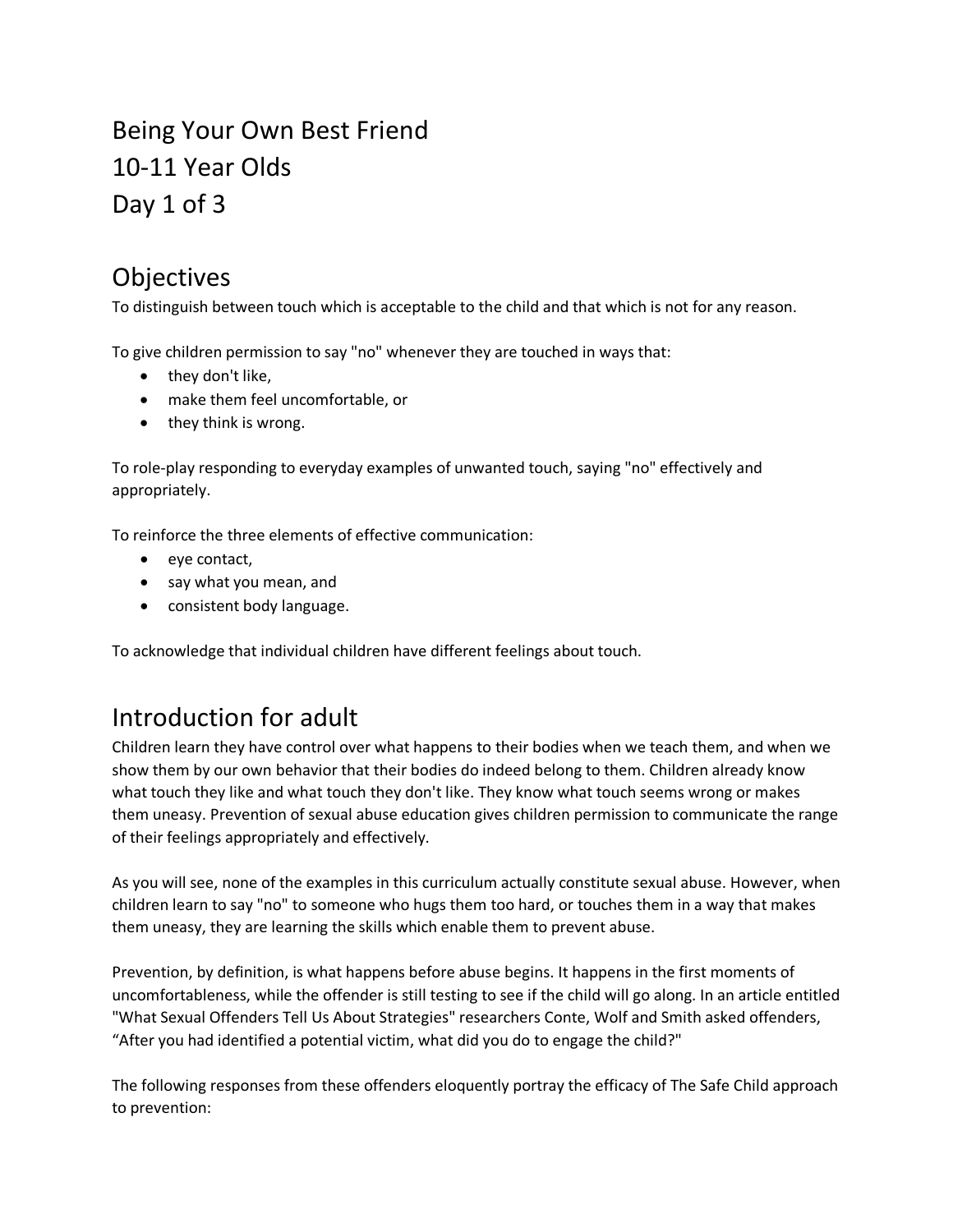"I would initiate different kinds of contact, such as touching the child's head. Testing the child to see how much she would take before she would pull away."

"Getting comfortable with the child... Making them feel comfortable with me...like a hug, start touching their arms, legs, hugging them."

In essence, activities which would be acceptable and normal under most circumstances become the child's first opportunity to speak up long before the abuse begins.

This is also why it is important to keep our own judgements of good and bad out of the role-plays and discussion. A hug may be wonderful or awful depending on the relationship and the intentions of the person involved. Prevention happens at the level of the child with his/her own interpretation of what is happening. Children who have been told, for example, that all hugs are good will not trust their own feelings and will be hampered in their efforts to say "no" when they feel uncomfortable.

We also need to change our messages about obeying people in authority. These children are old enough to exercise some judgement about the appropriateness of adult requests. Because we cannot and should not always be available to help children make important choices, they need to have the ability to make those choices for themselves and to know they will be supported when they do. Going through the specific role-plays will give you a sense of whether the children in your group know the difference between blindly doing what they're told and saying "no" when they need to.

#### **Remember, role-playing is acting out so children learn the skill, not just the concept.**

The central message underlying all the role-plays is this:

**There isn't anyone in the entire world that children can't say "no" to if they are asked to do something they think:**

- **is wrong,**
- **that could hurt them, or**
- **that they know they shouldn't do.**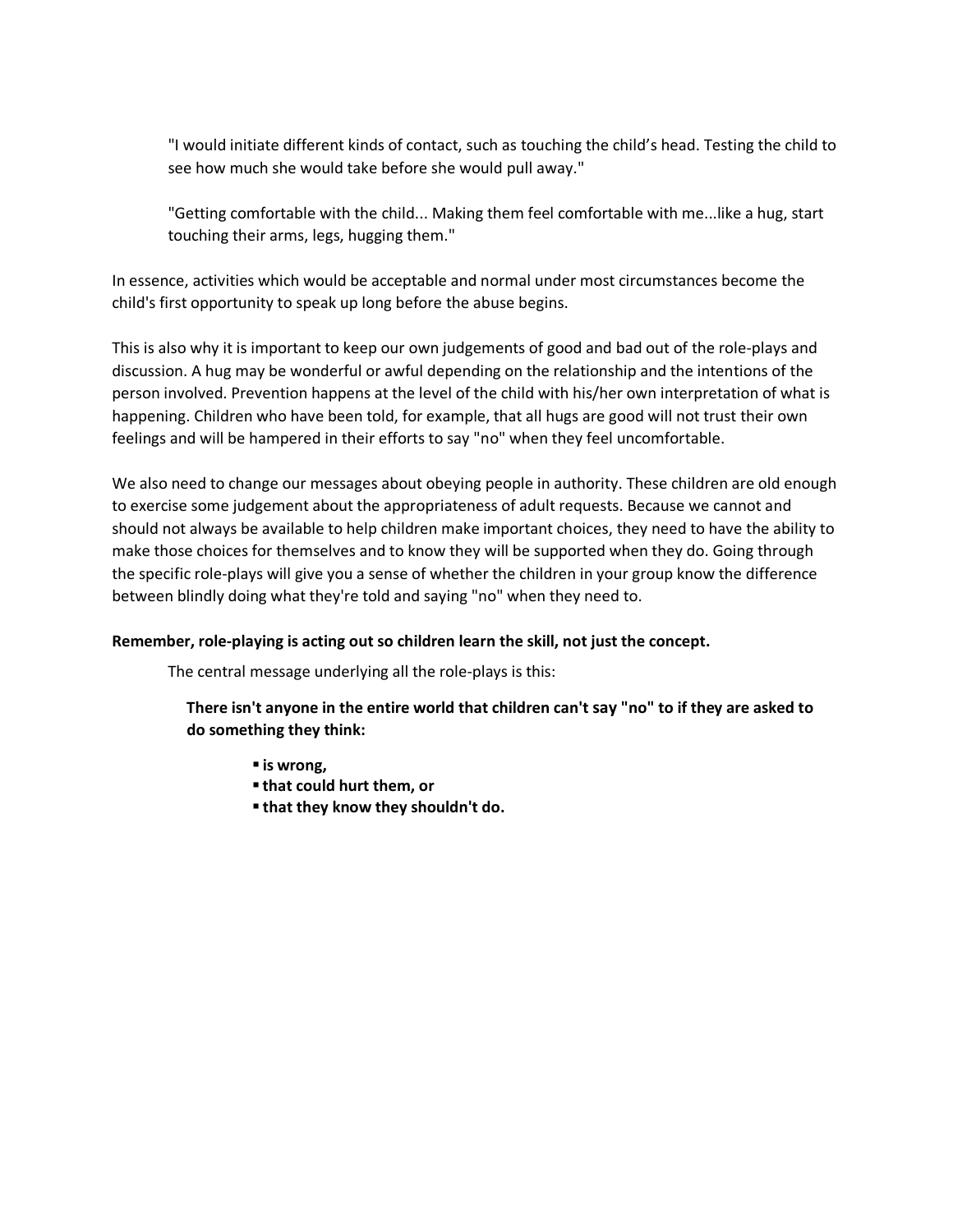# Introduction for children

Have you ever found that it can be difficult to speak up to adults or people that are older than you?

We're going to watch some kids learning to speak up so they can communicate exactly what they want to say.

### Watch videotape

[https://www.youtube.com/watch?v=TB\\_2VqAkupE&list=PLSrCYUKewj4dF58wxBmPx0QayhpO6d34T&in](https://www.youtube.com/watch?v=TB_2VqAkupE&list=PLSrCYUKewj4dF58wxBmPx0QayhpO6d34T&index=16) [dex=16](https://www.youtube.com/watch?v=TB_2VqAkupE&list=PLSrCYUKewj4dF58wxBmPx0QayhpO6d34T&index=16)

# Role-play

If someone touches you in a way that makes you uneasy, is there anyone other than you who can take responsibility for communicating about it?

How would you define communication?

*Communication is when one person says something with their body or their words, and the other person understands what the person meant to communicate.*

Do you remember the three elements of effective communication? (Learned in prior years of program. If children are new to the program, teach the three elements with examples. Practice combining them.)

- Say what you mean.
- Use consistent body language.
- Make eye contact.

What are some ways that people touch you that you don't like?

How do you communicate that it's not okay with you?

Do you ever try avoiding the person, or stepping aside, or just letting them do what they want, like hugging you when you don't want to be hugged, rather than make a fuss?

Let's see what other options you have.

**RP:** What about if you're at a big family get-together and someone comes up to you and touches your hair, pinches your cheeks, or kisses you and you don't like it?

How would you handle a situation like that?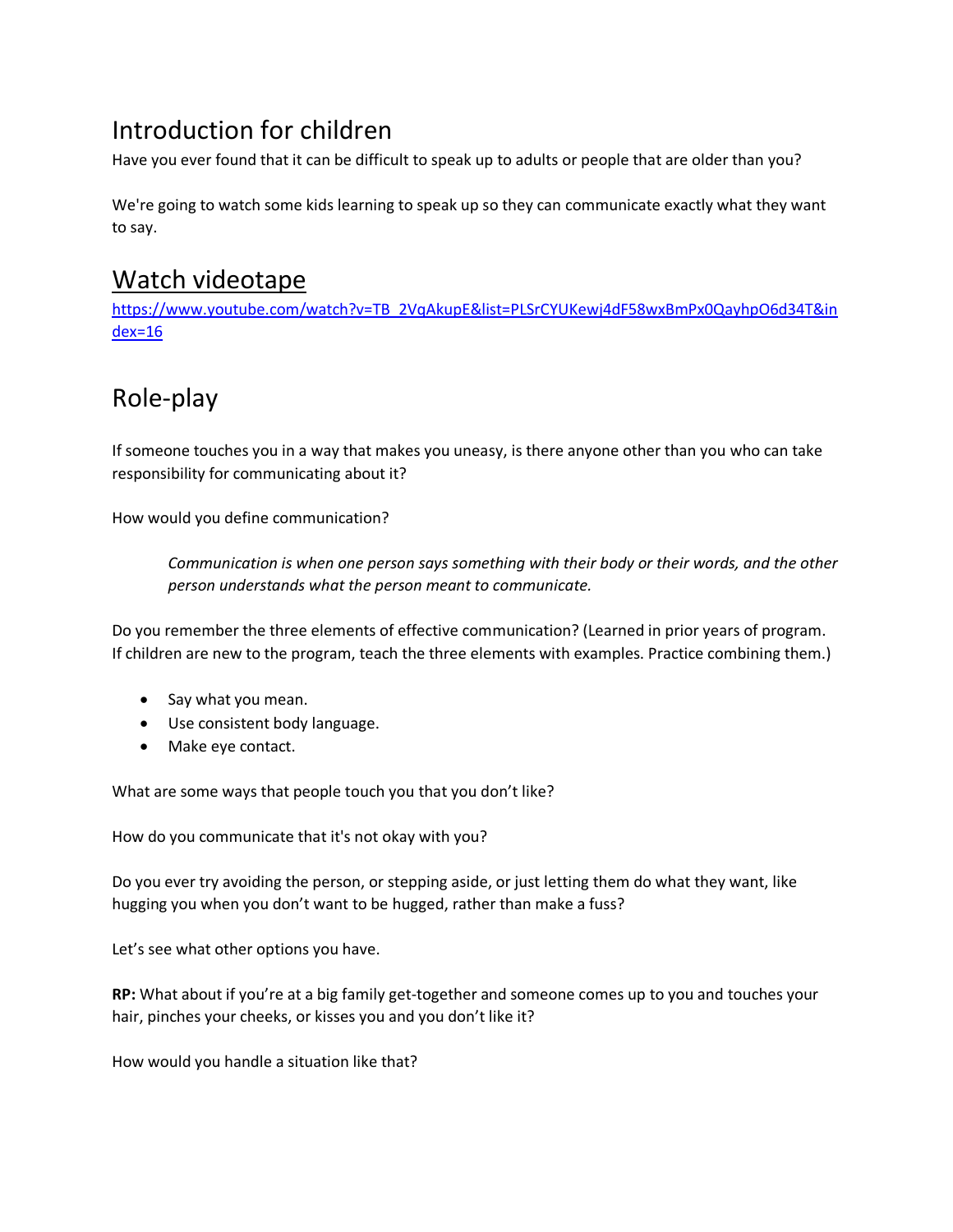*Role-play several of these situations. Focus on clear verbal communication, consistent body language and eye contact. Be sure the child knows he has your permission to speak up, even with family.* 

**RP:** What if you have a coach who slaps you on the back every time he sees you? You don't like it and you feel a little weird and embarrassed about all the attention he gives you. What would you do?

*Actually role-play and practice a response including all three elements of communication: Words, consistent body language and eye contact.*

**RP:** What if a friend of your dad's always sits right next to you when he comes to visit and puts his hand on your leg? He seems nice enough, but you feel uncomfortable. You're worried about being rude since he's your dad's friend. What would you do?

If you do things like avoiding the person, or making excuses like you have to go do your homework, could the problem keep coming up?

So, is that an effective way to handle the problem?

Are there some kinds of touch you like with some people and not with others?

*That's part of individual differences and should be encouraged.*

**RP:** What about touch that seemed okay at first and then changes so it doesn't seem okay anymore?

*Use an example the child brings up or an example like hugging too long, being too close, rubbing the child's arm or leg or kissing.* 

Would you feel okay about speaking up?

What would you say and do?

What if you do say something and the person doesn't stop, or doesn't respect what you said, or tries to talk you into letting them do what they want to do? What would you do next?

*The best thing to say is, "I'm going to tell." That lets the person know you are serious, and you're prepared to get help from another adult if your wishes aren't respected.*

Would that be embarrassing or feel like tattling?

*Tattling is when they tell on someone so they can get them in trouble. While speaking up and letting the person know they're going to tell may be embarrassing, it' no more difficult than the feelings they'll have if they let the touching continue.*